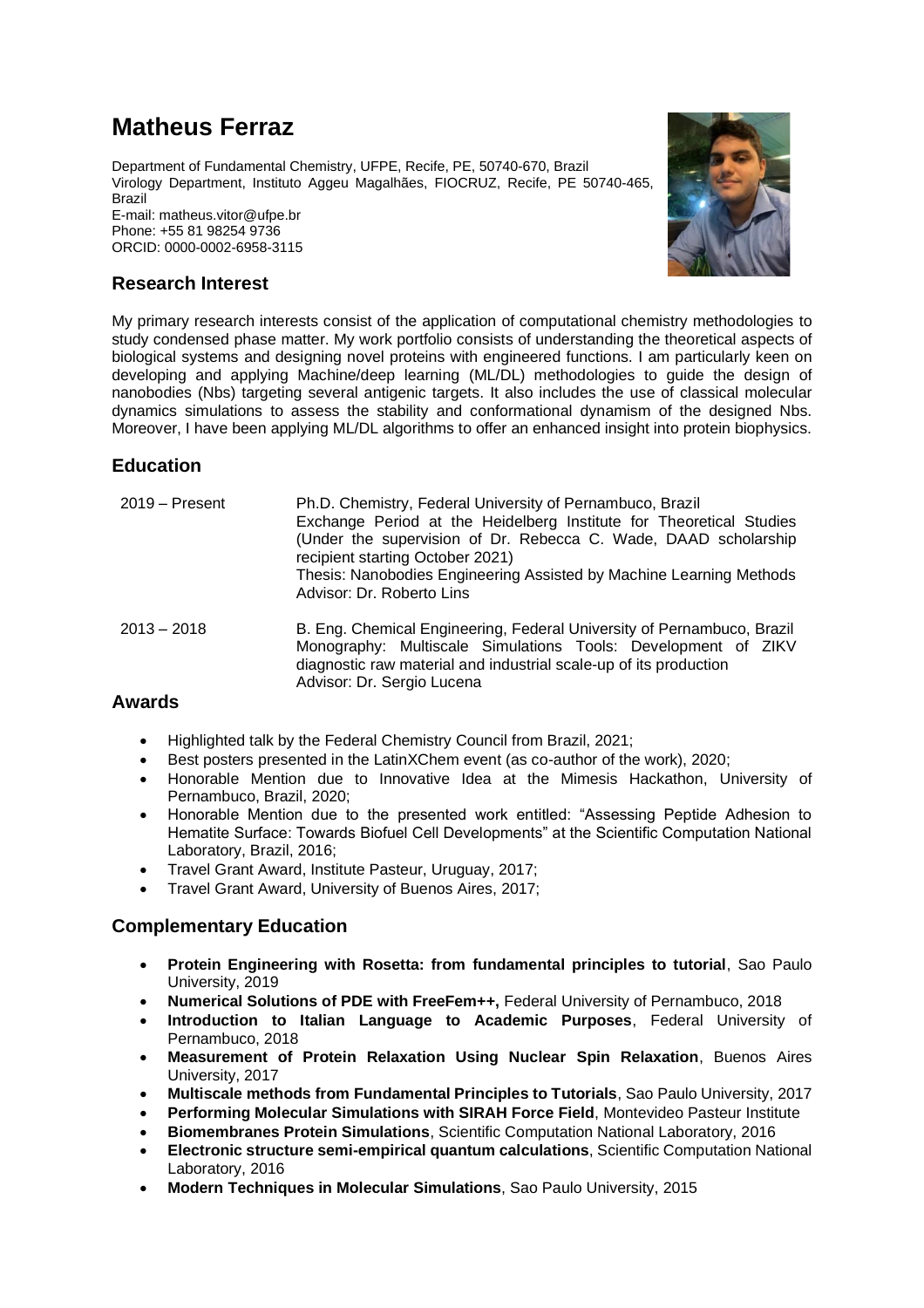• **Membrane Biophysics**, Brazilian Biophysics Society, 2015

## **Publications** (5 Peer-reviewed works and 1 online preprint) H-index: 2, 9 citations.

- Ferraz, MVF; Gonçalves, EM; Coêlho, DF; Wallau, G; Lins RD; Immune evasion of SARS-CoV-2 variants of concern is driven by low affinity to neuatralizing antibodies. **Chemical Communication**, 2021.
- Ferraz, M. V. F., and Lins, R. D. Characterizing Binding Kinetics and Thermodynamics of Computer-designed Nanobodies Targeting SARS-CoV-2 RBD. **Biophysical Journal**, 2021.
- Ferraz, M.V.F, Adan, W.C.S.; Lins, R.D. Unraveling the Role of Nanobodies Tetrad on Their Folding and Stability Assisted by Machine and Deep Learning Algorithms. **Lecture notes in Computer Sciences**, 2020.
- Freire, M.C.L.C.; Silva, Y.A.M.; Ferraz, M.V.F.; Cruz, C.H.B.; Ferreira, L.S.; Pedrosa, M.F.F.; Barbosa, E.G. Molecular Basis of Tityus Stigmurus Alpha Toxin and Potassium Channel Kv1.2 Interactions. **Journal Of Molecular Graphics & Modelling**, V. 87, P. 197-203, 2019;
- Coêlho, D.F.; Ferraz, M.V.F.; Marques, E.T.A.; Lins, R.D.; Viana, I.F.T. The Influence Of Biotinylation On The Ability Of A Computer Designed Protein To Detect B-Cells Producing Anti-HIV-1 2F5 Antibodies. **Journal Of Molecular Graphics & Modellin**g, V. 93, P. 107442, 2019. PC Resende, FG Naveca, RD Lins, FZ Dezordi, MVF Ferraz, EG Moreira, et al. The ongoing evolution of variants of concern and interest of SARS-CoV-2 in Brazil revelaed by convergent indels in the amino (N)-terminal domain of the Spike protein, **MedRxiv**, 2021 (Submitted to the **Emerging Infectious Diseases**)

# **Invited Talks**

- Antibodies antigens interactions through an atomistic perspective (In portuguese), National Congress of Immunology, Brazil, 2021
- Not all chemists wear a white coat: COVID-19 pandemics in the computation in petaescale era (In portuguese), National Online Congress of Chemistry, Brazil, 2021.
- Protein Engineering in the Interface of Thermodynamics and Machine Learning (In portuguese), CESAR School, Brazil, 2020.
- Impact of STEM within the universities: Zika Virus diagnostic (In portuguese), University Radio, Brazil, 2019.

## **Oral Presentations**

- Ferraz, M.V.F.; Lins, R.D.; Insights into the binding mechanism reveal the molecular selectivity of VHH-72 against SARS-CoV-1 but not for SARS-CoV-2 RBD. In: Biological Diffusion and Brownian Dynamics Brainstorm Meeting 5 (BDBDB), 2021, Heidelberg (Online).
- Ferraz, M.V.F.; Adan, W. C. S.; Coêlho, D. F.; Lins, R. D. Machine Learning Associated with Enhanced Sampling Simulations to Engineering Immunoreactive Proteins. eSSENCE-EMCC Meeting on Multiscale Modelling of materials and molecules in complex systems, Uppsala University, Sweden (Online), 2020.
- [Ferraz,](http://lattes.cnpq.br/5233658390186548) M. V. F.; Coêlho, D. F. ; Adan, W. C. S. ; Carvalho, R. D. ; [Lins,](http://lattes.cnpq.br/0935712216945804) R. D. . Rational design of a high affinity nanobody binding ZIKV NS1 protein aiming at differential serological diagnostic. IV Advanced School on Biomolecular Simulation: protein engineering with Rosetta, from fundamental principles to tutorial, Brazil, 2019.
- [Ferraz,](http://lattes.cnpq.br/5233658390186548) M. V. F.; [Lins,](http://lattes.cnpq.br/0935712216945804) R. D. . Adhesion between peptides and mineral surfaces aiming at green energy production. 2nd Protein Biohpysics at the end of world, Argentina, 2017.
- [Ferraz,](http://lattes.cnpq.br/5233658390186548) M. V. F.; [Viana,](http://lattes.cnpq.br/4169788857129111) I. F. T.; [Lins,](http://lattes.cnpq.br/0935712216945804) R. D.. Characterizing the temperature-dependent conformational transition of dengue virus envelope protein. III Advanced School on Biomolecular Simulation: Multiscale Methods from Fundamental Principles to Tutorials, Brazil, 2017.
- [Ferraz,](http://lattes.cnpq.br/5233658390186548) M. V. F.; [Lins,](http://lattes.cnpq.br/0935712216945804) R. D. . Assessing the Molecular Basis of Flavivirus Breathing and its Consequence to Antibody Sensitivity. Performing Molecular Simulations with SIRAH force field, Uruguay, 2017.
- Ferraz, M. V. F.; Lins, R. D., Understanding Hematite Surface Adhering Peptides. II Advanced School on Biomolecular Simulation, Brazil, 2016.